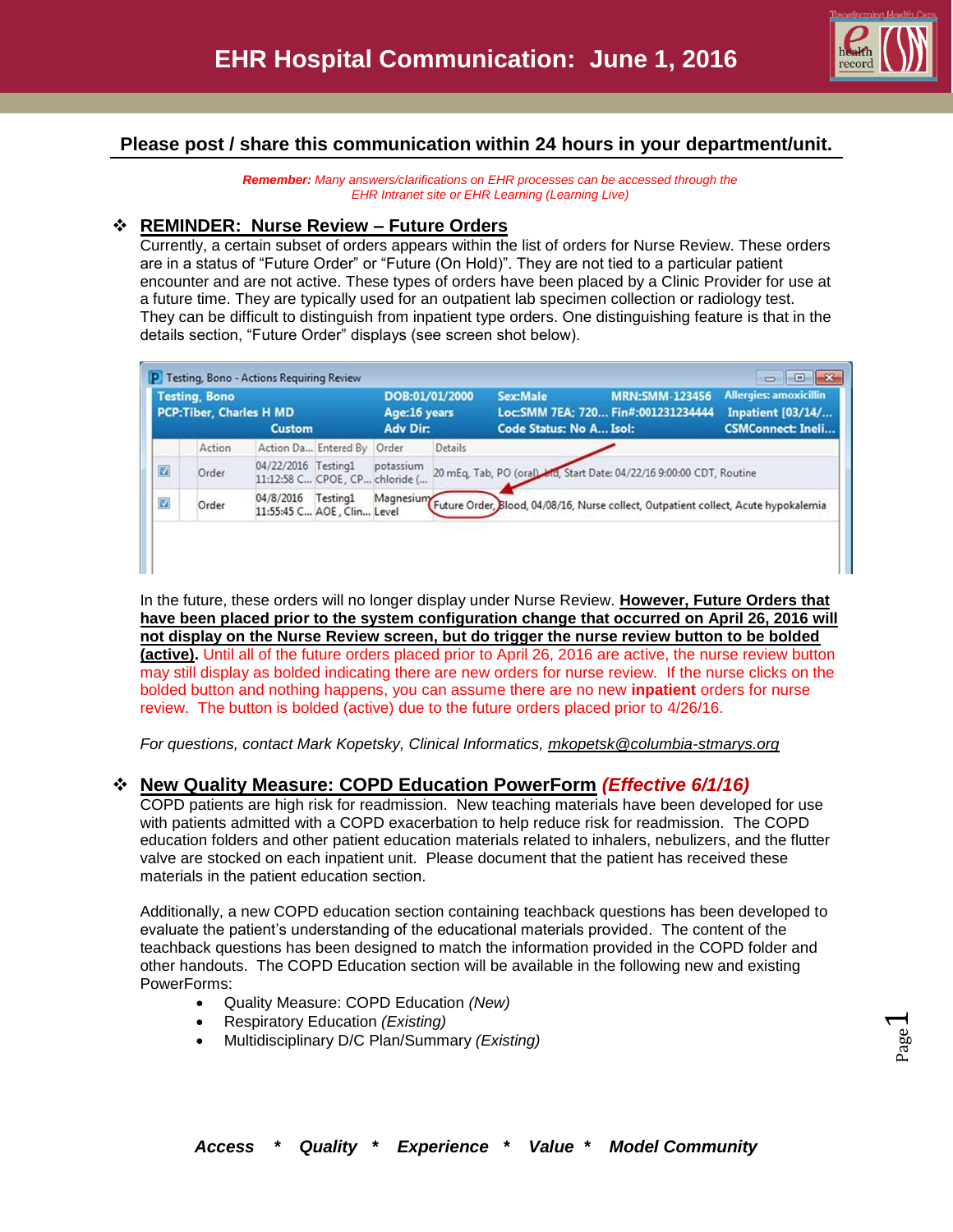

|                           | P Quality Measure: COPD Education - TESTING, JILL22<br>√BOI∜®I↑↑ ◙ @                        |           |    |    |     |    |    |                                   |
|---------------------------|---------------------------------------------------------------------------------------------|-----------|----|----|-----|----|----|-----------------------------------|
|                           |                                                                                             |           |    |    |     |    |    |                                   |
| *Performed on: 05/20/2016 | ≑ CDT<br>$\frac{1}{2}$ - 1722                                                               |           |    |    |     |    |    |                                   |
| <b>Education History</b>  | Document Learning Evaluation for Responsible Learner(s)                                     |           |    |    |     |    |    |                                   |
| Education: COPE           |                                                                                             | <b>VU</b> | PP | TB | FL. | UC | DI | VU = Verbalizes Understanding     |
|                           | What should you do first if your breathing is harder fnot at baseline ??                    |           |    |    |     |    |    | PP = Proper Performance           |
|                           | What is the name of your rescue inhaler?                                                    |           |    |    |     |    |    | $TB = Teacher$ Back               |
|                           | How often should you use your rescue inhaler?                                               |           |    |    |     |    |    | $FI = Further Instruction Needed$ |
|                           | If you are not breathing easier after your rescue inhaler what should you do?               |           |    |    |     |    |    | UC = Unable to Comprehend         |
|                           | What are the warning signs that tell you when to call your doctor?                          |           |    |    |     |    |    | $DI = Declines Information$       |
|                           | What provider will you contact if you have warning signs/symptoms?                          |           |    |    |     |    |    |                                   |
|                           | What things can you do to stay healthy?                                                     |           |    |    |     |    |    |                                   |
|                           | When will you call 911?                                                                     |           |    |    |     |    |    |                                   |
|                           | Show me how to do pursed lip breathing                                                      |           |    |    |     |    |    |                                   |
|                           | Show me how to do diaphragmatic breathing                                                   |           |    |    |     |    |    |                                   |
|                           | Show me how to do controlled coughing.                                                      |           |    |    |     |    |    |                                   |
|                           | When do you use your nebulizer?                                                             |           |    |    |     |    |    |                                   |
|                           | Show me how to use your nebulizer                                                           |           |    |    |     |    |    |                                   |
|                           | When do you use your Inhaler with Spacer?                                                   |           |    |    |     |    |    |                                   |
|                           | How often should you use your Inhaler with Spacer?                                          |           |    |    |     |    |    |                                   |
|                           | Show me how to use your Inhaler with Spacer                                                 |           |    |    |     |    |    |                                   |
|                           | When do you use your Respimat Inhaler?                                                      |           |    |    |     |    |    |                                   |
|                           |                                                                                             |           |    |    |     |    |    |                                   |
|                           | How often should you use your Respimat Inhaler?<br>Show me how to use your Respimat Inhaler |           |    |    |     |    |    |                                   |
|                           |                                                                                             |           |    |    |     |    |    |                                   |
|                           | When do you use your Acapella (Flutter Valve)?                                              |           |    |    |     |    |    |                                   |
|                           | How often should you use your Acapella (Flutter Valve)?                                     |           |    |    |     |    |    |                                   |
|                           | Show me how to use your Acapella (Flutter Valve)                                            |           |    |    |     |    |    |                                   |
|                           | When do you use your Inhaler with Spiriva HandiHaler?                                       |           |    |    |     |    |    |                                   |
|                           | How often should you use your Inhaler with Spiriva HandiHaler?                              |           |    |    |     |    |    |                                   |
|                           | Show me how to use your Inhaler with Spiriva HandiHaler                                     |           |    |    |     |    |    |                                   |
|                           | When do you use your Diskus Dry Powder Inhaler?                                             |           |    |    |     |    |    |                                   |
|                           | How often should you use your Diskus Dry Powder Inhaler?                                    |           |    |    |     |    |    |                                   |
|                           | Show me how to use your Diskus Dry Powder Inhaler                                           |           |    |    |     |    |    |                                   |
|                           | What does COPD do to the lungs?                                                             |           |    |    |     |    |    |                                   |
|                           | What are the risk factors for COPD?                                                         |           |    |    |     |    |    |                                   |
|                           | What things can make your COPD worse?                                                       |           |    |    |     |    |    |                                   |

*For questions, contact Anne Putzer, CNS; Andi Gust, RT; Cindy Keller, RT; or Jill Kortebein, RN, Clinical Informatics, at [jkortebe@columbia-stmarys.org](mailto:jkortebe@columbia-stmarys.org)*

### **Influenza Vaccine Discharge Alert Suppression** *(Effective Now)*

The Influenza Vaccine Discharge Alert will be suppressed from April 30 through September 15. That means the Discharge Alert will not fire during this time frame when the discharge order is placed. It will resume firing effective September 16 in preparation for flu season.



You should still complete the assessment all year round, however, by answering the "Is it flu season?" question. This will reinforce the habit of completing the Influenza Vaccine Assessment year round.

Remember that the Adult Immunizations PowerForm is available in Depart to verify that the influenza vaccine assessment has been completed prior to discharge.

|                               |                                                                                                                                                                     |                                                                               | <b>Influenza Vaccine</b> |             |                                                                                                                                                    |  |  |
|-------------------------------|---------------------------------------------------------------------------------------------------------------------------------------------------------------------|-------------------------------------------------------------------------------|--------------------------|-------------|----------------------------------------------------------------------------------------------------------------------------------------------------|--|--|
|                               | Influenza Vaccine Eligibility: Patients 6 months of age and older are assessed to determine whether they are eligible and want to<br>receive the influenza vaccine. |                                                                               |                          |             |                                                                                                                                                    |  |  |
|                               |                                                                                                                                                                     | <b>Vaccine Assessment Questions</b><br>Complete vaccine assessment year round |                          |             |                                                                                                                                                    |  |  |
|                               | <b>Line</b>                                                                                                                                                         | Is it flu season (October 1 through April 30 at CSM)?                         |                          | <b>G</b> No | If No selected, stop assessment<br>If Yes selected, answer next question                                                                           |  |  |
| Ancillary Dept Consult Status | <b>Roms</b>                                                                                                                                                         | Have you already received the vaccine this season?                            | O Yes                    | $O$ No      | If Yes selected, stop assessment<br>If No selected, answer next question                                                                           |  |  |
|                               | <b>Toma</b> <sub>5</sub>                                                                                                                                            | Do you want to receive the vaccine during this hospitalization?               | O Yes                    | $O$ No      | If No selected, stop assessment<br>If Yes selected, answer next question                                                                           |  |  |
| Discharge Instructions        |                                                                                                                                                                     | Have you had a previous severe reaction to the influenza vaccine?             | O Yes                    | $O$ No      | If Yes selected, stop assessment<br>If No selected, answer next question                                                                           |  |  |
| <b>Adult Immunizations</b>    | 2000                                                                                                                                                                | Have you had a severe allergy to eggs or thimerosal?                          | O Yes                    | $O$ No      | If Yes selected, stop assessment<br>If No selected, answer next question                                                                           |  |  |
| Final Discharge Plan          |                                                                                                                                                                     | Is patient 9 years of age or older?                                           | O Yes                    | $O$ No      | If No selected, stop assessment and and consult pediatrician<br>If Yes selected, place Immunization Order below. Clck "Yes" to place vaccine order |  |  |
|                               |                                                                                                                                                                     | <b>IMMUNIZATION ORDER:</b>                                                    |                          |             |                                                                                                                                                    |  |  |
| <b>Discharge Disposition</b>  |                                                                                                                                                                     | Influenza Vaccine 0.5 ml IM in deltoid times one in AM                        | O Yes                    |             | Clck "Yes" to place vacche order, if patient meets assessment criteria above                                                                       |  |  |

*For questions, contact Jill Kortebein, RN, Clinical Informatics, at [jkortebe@columbia-stmarys.org](mailto:jkortebe@columbia-stmarys.org)*